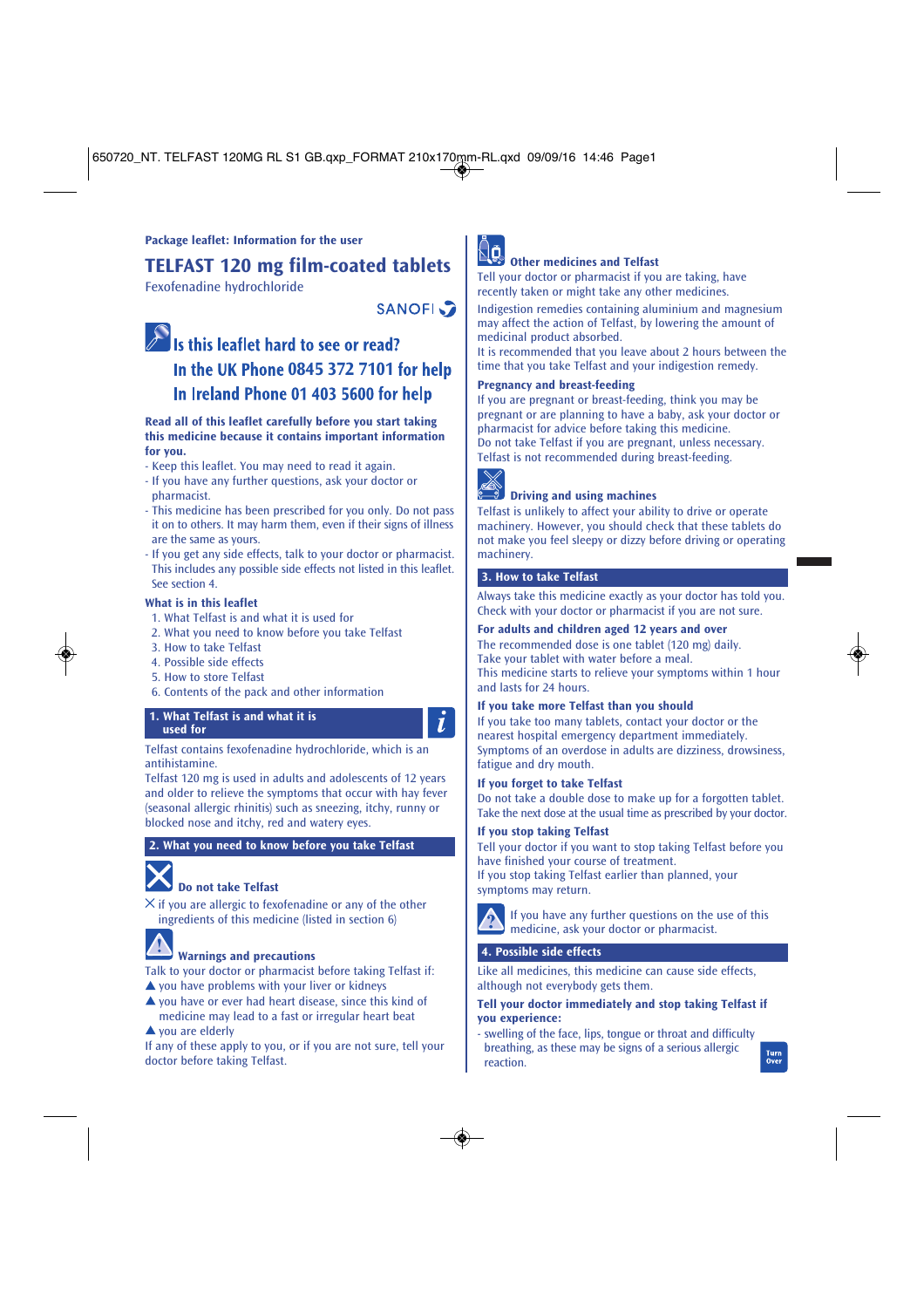650720\_NT. TELFAST 120MG RL S1 GB.qxp\_FORMAT 210x170mm-RL.qxd 09/09/16 14:46 Page2

**Common side effects** (may affect up to 1 in 10 people):

- headache
- drowsiness
- feeling sick (nausea) - dizziness.
- 
- **Uncommon side effects** (may affect up to 1 in 100 people):
- tiredness/sleepiness.

# **Additional side effects** (frequency not known: cannot be estimated from the available data) which may occur are:

- difficulty sleeping (insomnia)
- sleeping disorders
- bad dreams
- nervousness
- fast or irregular heart beat
- diarrhoea
- skin rash and itching
- hives
- serious allergic reactions which can cause swelling of the face, lips, tongue or throat, flushing, chest tightness, and difficulty breathing.

## **Reporting of side effects**

If you get any side effects, talk to your doctor, pharmacist or nurse. This includes any possible side effects not listed in this leaflet.

# UK:

You can also report side effects directly via the Yellow Card Scheme at: www.mhra.gov.uk/yellowcard

# Ireland:

You can also report side effects directly via HPRA Pharmacovigilance, Earlsfort Terrace, IRL - Dublin 2; Tel: +353 1 6764971; Fax: +353 1 6762517. Website: www.hpra.ie; E-mail: medsafety@hpra.ie

#### Malta:

You can also report side effects directly via ADR Reporting www.medicinesauthority.gov.mt/adrportal

By reporting side effects you can help provide more information on the safety of this medicine.

#### **5. How to store Telfast**

Keep this medicine out of the sight and reach of children.

Do not use this medicine after the expiry date which is stated on the carton after EXP. The expiry date refers to the last day of that month.

This medicine does not require any special storage condition. Do not throw away any medicines via wastewater or

household waste. Ask your pharmacist how to throw away medicines you no longer use. These measures will help protect the environment.

# **6. Contents of the pack and other information**

# **What Telfast 120 mg contains**

• The active substance is fexofenadine hydrochloride. Each tablet contains 120 mg of fexofenadine hydrochloride.

- The other ingredients are:
	- *Tablet core:* microcrystalline cellulose, pregelatinised maize starch, croscarmellose sodium, magnesium stearate.
	- *Film coating:* hypromellose, povidone K30, titanium dioxide (E171), colloidal anhydrous silica, macrogol 400, red iron oxide (E172) and yellow iron oxide (E172).

**What Telfast 120 mg looks like and contents of the pack** Telfast 120 mg film-coated tablets of 6.1 x 15.8 mm are peach coloured, capsule shaped tablets marked with "012" on one side and a scripted "e" on the other.

Telfast is presented in blister packs. Each tablet is blistered. Telfast is available in packs of 2 (sample only), 7, 10, 15, 20, 30, 50, 100 and 200 (as 10x20) tablets per package.

Not all pack sizes are marketed. Marketing Authorisation Holder:

In the UK:

Sanofi, One Onslow Street, Guildford, Surrey, GU1 4YS, UK Tel: 0845 372 7101

email: uk-medicalinformation@sanofi.com

In Ireland: sanofi-aventis Ireland Ltd., T/A SANOFI Citywest Business campus, Dublin 24, Ireland Tel: 00353 (0) 1 403 5600 Fax: 00353 (0) 1 403 5601 email: IEmedinfo@sanofi.com

Manufacturer Sanofi Winthrop industrie, 30-36 Avenue Gustave Eiffel, 37100 Tours, France

# **This medicinal product is authorised in the Member States of the EEA under the following names:**

Austria: Allegra 120 mg Filmtabletten Belgium: Allegra tab 120 mg filmomhulde tabletten Croatia: Allegra 120 mg filmom obložene tablete Czech Republic: Allegra 120 mg Denmark: Telfast, filmovertrukne tabletter 120 mg Estonia: Allegra Finland: Telfast 120 mg tabletti, kalvopäällysteinen Germany: Telfast 120 mg-Filmtabletten Greece: Allegra Ireland: Telfast 120 mg film-coated tablets Italy: Telfast 120 mg compresse rivestite con film Latvia: Allegra 120 mg apvalkotās tabletes Lithuania: Allegra 120 mg plėvele dengtos tabletės Luxembourg: Allegra tab 120 mg comprimés pelliculés Portugal: Telfast 120, comprimidos revestidos por película Romania: Telfast 120 mg comprimate filmate Slovenia: Telfast 120 mg filmsko obložene tablete Slovakia: Allegra 120 mg Spain: Telfast 120 mg comprimidos recubiertos con película Sweden: Allegra United Kingdom: Telfast 120 mg film-coated tablets **This leaflet was last revised in 09/2016**

\*650720\*

650720